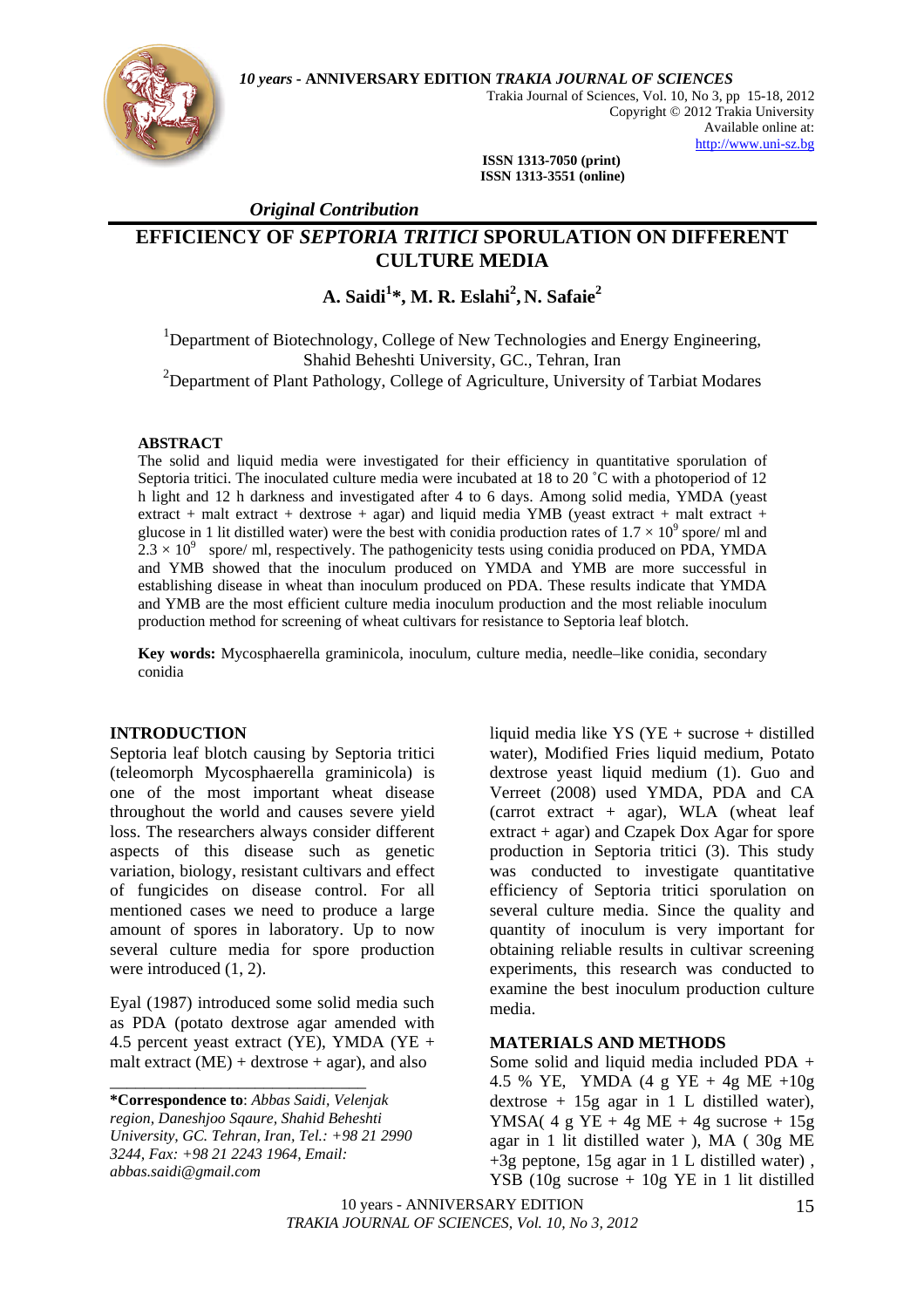water), YMB( $4g$  YE +  $4g$  ME + 10 g glucose in 1 L distilled water) and PDYB( extract of  $200g$  potato +  $20g$  dextrose +  $20g$  YE in 1 L distilled water) were used. To prevent bacterial contamination, 200 mg mixture of streptomycin sulfate with penicillin ( 1000000 unit of penicillin in 3g streptomycin sulfate) and 10 mg/l gentamycin were added to warm medium after autoclaving (approximately at  $45-50^{\circ}$ C). The gentamycin can be added with the other ingredient prior to autoclaving. The Petri dishes were filled by media. After cooling, each Petri dish was streaked by spores of a high virulent isolate of S. tritici collected from Izeh in Khuzestan province. After inoculation plates were incubated at 18-20 ˚C with a photoperiod of 12 h light and 12 h darkness. To prepare spore suspension, 1-2 ml distilled water were added to PDA plates colonized with the fungus and shook horizontally on the bench. The resulting spore

(a)

(b)

suspension distributed on medium uniformly. Then Petri dishes were incubated in mentioned conditions for 4- 6 days. The pH of all culture media was adjusted to 5.8 to 6. The antibiotics were added to liquid media the same as solid media and then were inoculated by suspension of secondary conidia (3) that obtained previously on WA (agar + distilled water). The liquid media were kept in a shaker-incubator at 18-20˚C and 120 rpm with a photoperiod of 12 h light and 12 h darkness. After 4 to 6 days spore production of different media were examined by counting spores on haemacytometer slide.

### **RESULT AND DISCUSSION**

The culture media were investigated after 4 to 6 days. The results showed that the greatest amount of spores were produced on YMDA  $(1.7 \times 10^9 \text{ spore/ ml})$  and YMB  $(2.3 \times 10^9 \text{ s})$ spore/ ml) **(Figure 1a and b)**.



**Figure 1.** Number of *Septoria tritici* spores on different solid (a) and liquid (b) culture media

The fungus grew yeast like on YMDA and YMSA and produced a large amount needle– like spores and secondary conidia **(Figure 2 to 5)**. Cultures with yeast-like growth produced hardly any pycnidia or pseudopycnidia, while cultures with intermediate or mycelial growth

types produced them frequently. Incubation in continuous darkness induced intermediate to mycelial growth types rather than yeast-like growth type in some cultures (4) .The fungus on PDA formed a little dark mycelia and then needle-like spores were produced. Meanwhile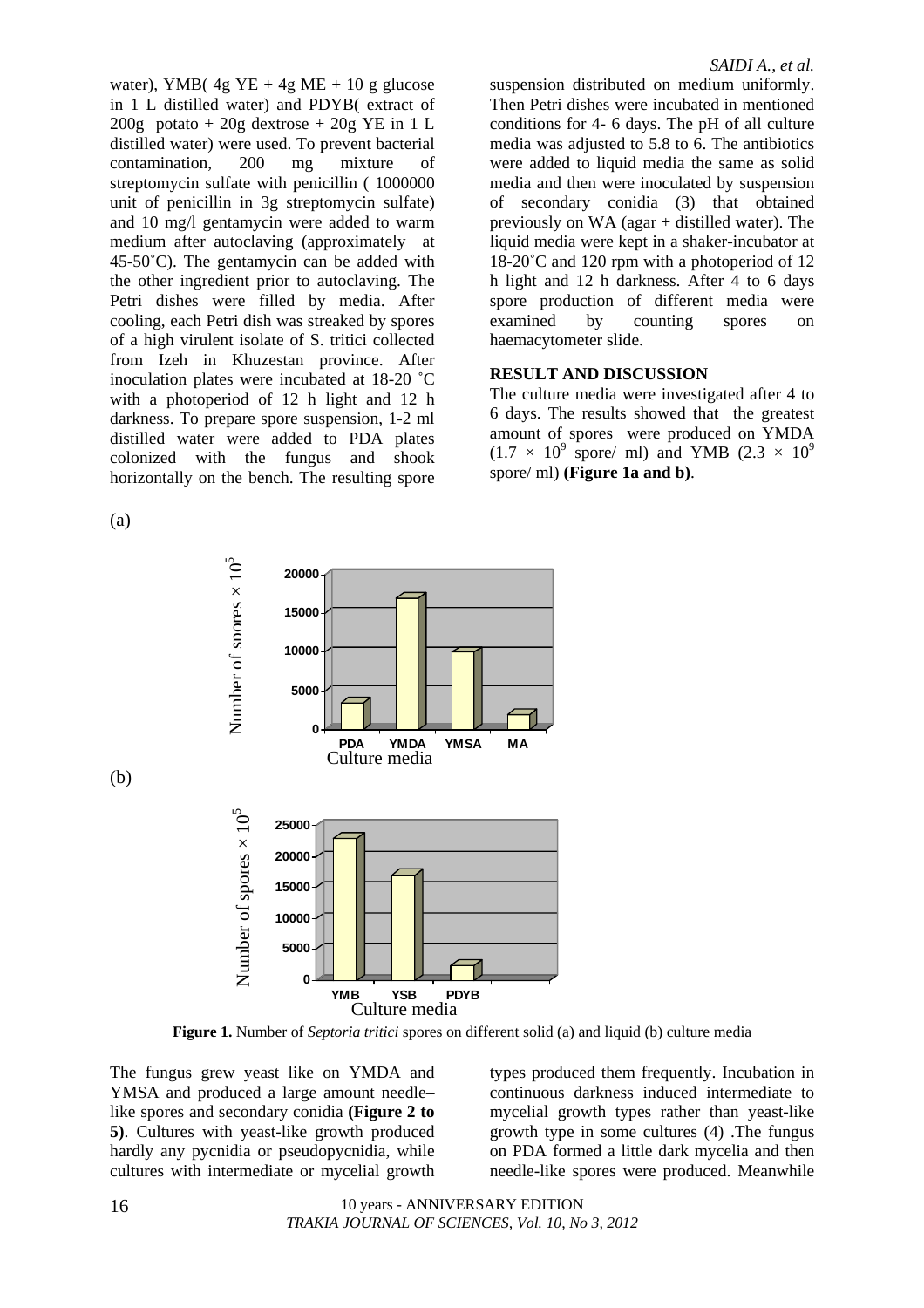on MA it formed dark condensed mycelial mat after 2 days and needle-like spores were produced after 7 to 10 days but their amount were inconsiderable **(Figure 6)**. This observation is supported by the data of Kema and Annone, 1991 (4).

Secondary conidia were observed on YSB and YMB too. The liquid media were clear at first but took cloudy appearance after four days and light pinkish flour like mass on the bottom of flask was aggregated after turning off the shaker **(Figure 7)**. These results were similar to Guo and Verreet, 2008; Kema and Annone, 1991 and showed that the ingredients of culture media can be important factor in spore production in *S. tritici* (3, 4). In addition to ingredients of culture media other agents such as light and pH may be affected production of conidia (3). Light affects colony color and

conidial number significantly. The visible light may be essential for the formation of secondary conidia (3, 5). The pH can be impacting factor on spore formation. Guo and Verreet , 2008 showed that the suitable pH for formation of secondary conidia was between 5 and 9 and at pH 2, 10 and 11 conidia hardly budded, so we adjusted pH to 5.6 to 6 (3). The pathogenicity tests using conidia produced on PDA, YMDA and YMB showed that the inoculum produced on YMDA and YMB are more successful in establishing disease in wheat than inoculum produced on PDA (data not shown). These results indicate that YMDA and YMB are the most efficient culture media inoculum production and the most reliable inoculum production method for screening of wheat cultivars for resistance to Septoria leaf blotch.



 **Figure 2.** Needle-like spores of *Septoria tritici* on . YMSA



**Figure 3.** Needle-like spores of *Septoria tritici* on YMDA



**Figure 4.** Secondary conidia of *Septoria tritici* on media culture

10 years - ANNIVERSARY EDITION *TRAKIA JOURNAL OF SCIENCES, Vol. 10, No 3, 2012*